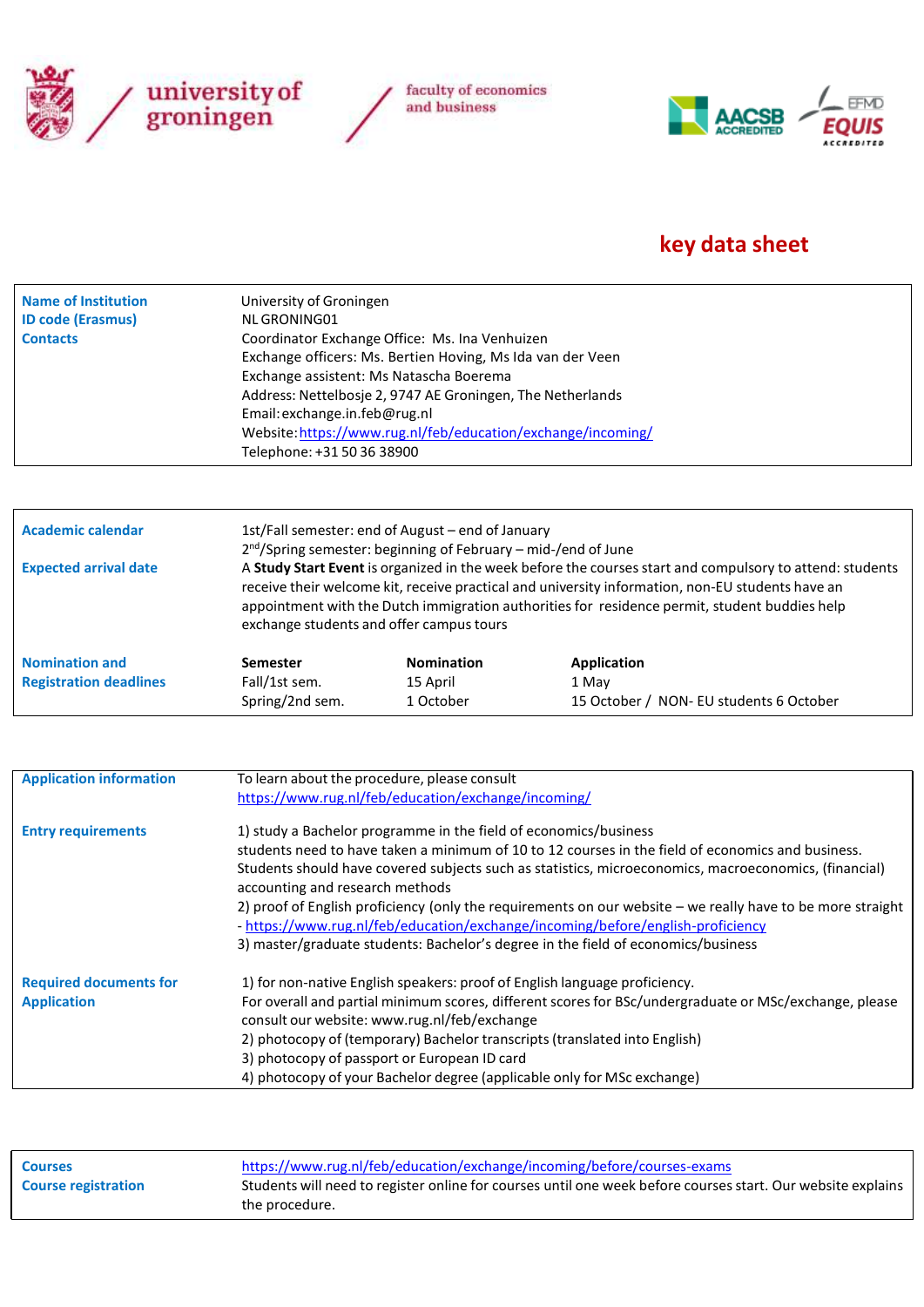



| <b>Visa and housing</b> | Once accepted, the Immigration Service Desk (ISD) will start the procedure for the visa application and<br>the student can book housing. The Exchange Office is not involved in the visa application process. In order<br>to obtain a visa/residence permit, the Immigration and Naturalization Service will check whether students<br>have sufficient financial resources to support themselves during their stay in the Netherlands. To give you<br>an estimation: the Immigration and Naturalization Service consider about € 950 per month (which is<br>about € 6000 for a semester) sufficient. Students need to pay the entire amount of € 6000 in advance to<br>get the visa/residence permit. More information:<br>https://www.rug.nl/feb/education/exchange/incoming/practical-information/visa |  |  |
|-------------------------|----------------------------------------------------------------------------------------------------------------------------------------------------------------------------------------------------------------------------------------------------------------------------------------------------------------------------------------------------------------------------------------------------------------------------------------------------------------------------------------------------------------------------------------------------------------------------------------------------------------------------------------------------------------------------------------------------------------------------------------------------------------------------------------------------------|--|--|
| <b>Housing deadline</b> | Fall/1st sem.<br>1 June<br>Spring/2nd sem.<br>1 November                                                                                                                                                                                                                                                                                                                                                                                                                                                                                                                                                                                                                                                                                                                                                 |  |  |
| <b>Housing</b>          | The University of Groningen is not a campus university and therefore does not offer campus<br>accommodation. However, through third parties there are many (student)houses and apartments<br>available. We advise students to book accommodation with an organization that is specialized in<br>(international) student housing: SSH. Our website provides more information: www.rug.nl/feb/exchange                                                                                                                                                                                                                                                                                                                                                                                                     |  |  |
| <b>Digital Office</b>   | We aim to work efficiently and in an environmentally friendly way. In order to do so we keep digital files<br>and also send out documents by email. Consequently, we would like to receive the documents you send<br>out for our students by email, too. It also means that we will send out acceptance letters and transcripts<br>as PDF files, by email. Some partners request the 'original transcripts', which usually means a request<br>for a 'paper copy'. Please note that the hardcopy document we send you would be no different from the<br>PDF document. Thus, where possible, please use the PDF document for your official records and help us<br>meet our goal of working in a more environmentally friendly manner.                                                                      |  |  |